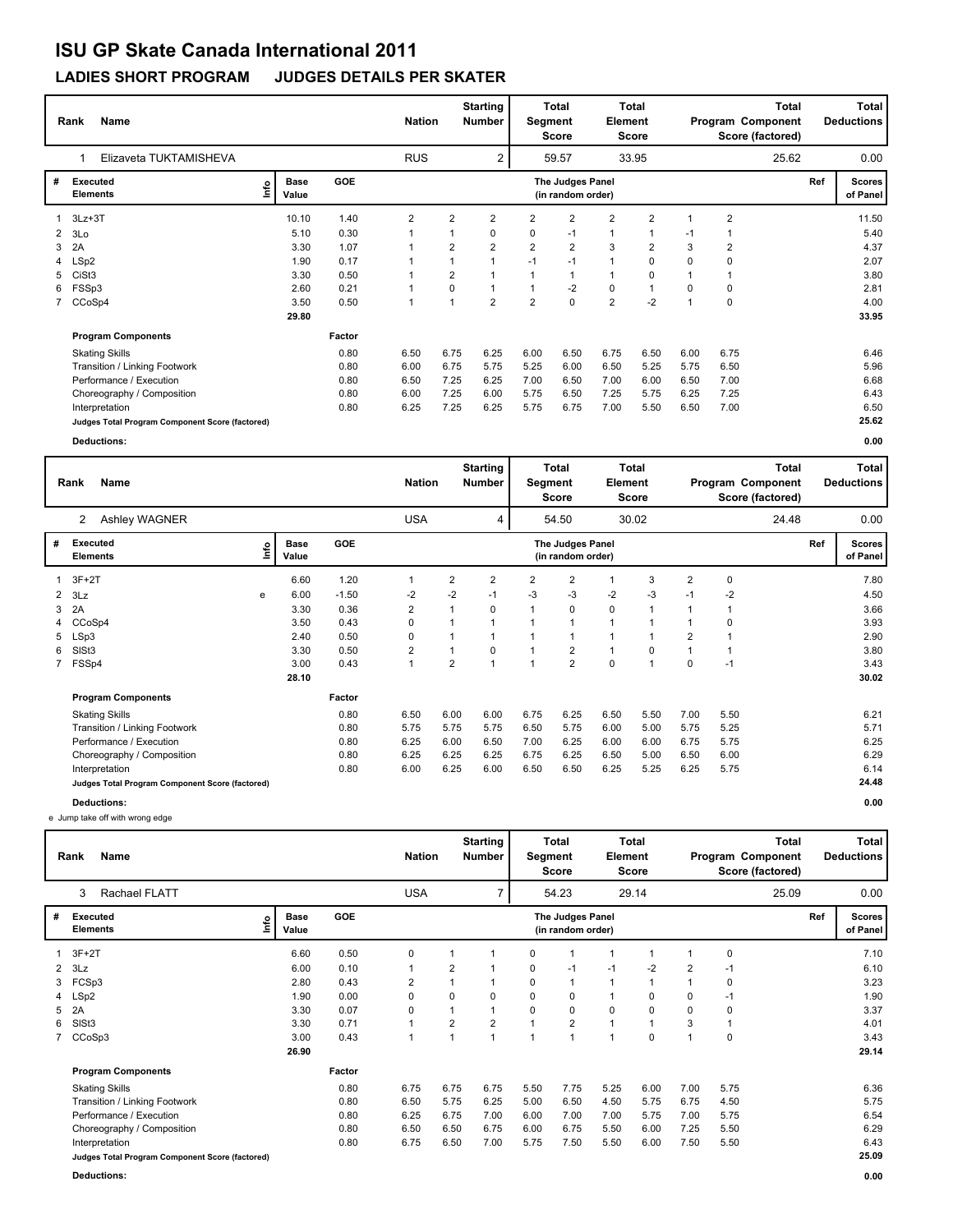### **LADIES SHORT PROGRAM JUDGES DETAILS PER SKATER**

|                | <b>Name</b><br>Rank                             |     |                      |            | <b>Nation</b>  |              | <b>Starting</b><br><b>Number</b> |                | <b>Total</b><br>Segment<br><b>Score</b> | Element        | Total<br>Score |                |      | Total<br>Program Component<br>Score (factored) |     | Total<br><b>Deductions</b> |
|----------------|-------------------------------------------------|-----|----------------------|------------|----------------|--------------|----------------------------------|----------------|-----------------------------------------|----------------|----------------|----------------|------|------------------------------------------------|-----|----------------------------|
|                | Akiko SUZUKI<br>4                               |     |                      |            | <b>JPN</b>     |              | 10                               |                | 52.82                                   |                | 26.14          |                |      | 26.68                                          |     | 0.00                       |
| #              | Executed<br><b>Elements</b>                     | ١m٥ | <b>Base</b><br>Value | <b>GOE</b> |                |              |                                  |                | The Judges Panel<br>(in random order)   |                |                |                |      |                                                | Ref | <b>Scores</b><br>of Panel  |
|                | $3T+1L0$                                        |     | 4.60                 | $-2.10$    | -3             | -3           | -3                               | -3             | $-3$                                    | -3             | -3             | $-2$           | $-3$ |                                                |     | 2.50                       |
| $\overline{2}$ | 3Lz                                             | e   | 6.00                 | $-1.00$    | $-1$           | 0            | $-1$                             | $-1$           | $-2$                                    | $-2$           | $-1$           | $-2$           | -3   |                                                |     | 5.00                       |
| 3              | FCSp4                                           |     | 3.20                 | 0.29       | 0              | 2            | 1                                |                | 0                                       | 0              | 0              |                |      |                                                |     | 3.49                       |
|                | 2A                                              |     | 3.30                 | 0.29       |                | $\mathbf{1}$ | $\overline{2}$                   |                | 0                                       | $\mathbf 0$    | 0              | $\Omega$       |      |                                                |     | 3.59                       |
| 5              | CCoSp4                                          |     | 3.50                 | 0.43       |                | 0            | $\overline{2}$                   |                | 0                                       | $\mathbf{1}$   |                |                |      |                                                |     | 3.93                       |
| 6              | SISt <sub>3</sub>                               |     | 3.30                 | 1.00       | $\overline{2}$ | 3            | 3                                | $\overline{2}$ | $\mathbf{1}$                            | $\overline{2}$ | $\overline{2}$ | $\overline{2}$ |      |                                                |     | 4.30                       |
|                | 7 LSp3                                          |     | 2.40                 | 0.93       | 2              | 3            | $\overline{2}$                   |                | $\overline{2}$                          | $\overline{2}$ | $\overline{2}$ | $\overline{2}$ |      |                                                |     | 3.33                       |
|                |                                                 |     | 26.30                |            |                |              |                                  |                |                                         |                |                |                |      |                                                |     | 26.14                      |
|                | <b>Program Components</b>                       |     |                      | Factor     |                |              |                                  |                |                                         |                |                |                |      |                                                |     |                            |
|                | <b>Skating Skills</b>                           |     |                      | 0.80       | 7.00           | 7.25         | 7.25                             | 6.75           | 6.50                                    | 6.50           | 7.75           | 7.00           | 6.75 |                                                |     | 6.93                       |
|                | Transition / Linking Footwork                   |     |                      | 0.80       | 6.75           | 6.75         | 7.00                             | 6.25           | 6.00                                    | 6.00           | 6.00           | 6.50           | 6.50 |                                                |     | 6.39                       |
|                | Performance / Execution                         |     |                      | 0.80       | 6.75           | 7.25         | 7.50                             | 6.50           | 6.50                                    | 6.25           | 6.75           | 6.25           | 6.75 |                                                |     | 6.68                       |
|                | Choreography / Composition                      |     |                      | 0.80       | 6.50           | 7.00         | 7.25                             | 7.00           | 6.50                                    | 6.25           | 6.50           | 6.50           | 7.25 |                                                |     | 6.75                       |
|                | Interpretation                                  |     |                      | 0.80       | 7.00           | 7.25         | 7.50                             | 6.50           | 6.25                                    | 6.50           | 5.25           | 6.25           | 6.50 |                                                |     | 6.61                       |
|                | Judges Total Program Component Score (factored) |     |                      |            |                |              |                                  |                |                                         |                |                |                |      |                                                |     | 26.68                      |
|                | Deductions:                                     |     |                      |            |                |              |                                  |                |                                         |                |                |                |      |                                                |     | 0.00                       |

e Jump take off with wrong edge

|   | Name<br>Rank                       |                                                                                                                                                                                                                                   |                      |            | <b>Nation</b>  |                | <b>Starting</b><br><b>Number</b> | Segment        | Total<br><b>Score</b>                 | <b>Element</b> | <b>Total</b><br>Score |                | Program Component | <b>Total</b><br>Score (factored) |     | <b>Total</b><br><b>Deductions</b> |
|---|------------------------------------|-----------------------------------------------------------------------------------------------------------------------------------------------------------------------------------------------------------------------------------|----------------------|------------|----------------|----------------|----------------------------------|----------------|---------------------------------------|----------------|-----------------------|----------------|-------------------|----------------------------------|-----|-----------------------------------|
|   | Mirai NAGASU<br>5                  |                                                                                                                                                                                                                                   |                      |            | <b>USA</b>     |                | 8                                |                | 52.73                                 |                | 27.61                 |                |                   | 26.12                            |     | $-1.00$                           |
| # | <b>Executed</b><br><b>Elements</b> | ١nf٥                                                                                                                                                                                                                              | <b>Base</b><br>Value | <b>GOE</b> |                |                |                                  |                | The Judges Panel<br>(in random order) |                |                       |                |                   |                                  | Ref | <b>Scores</b><br>of Panel         |
|   | 3Lo                                |                                                                                                                                                                                                                                   | 5.10                 | 0.70       |                |                |                                  |                | 1                                     | $\overline{2}$ |                       |                | $\mathbf 1$       |                                  |     | 5.80                              |
| 2 | 3Lz<+COMBO                         | e                                                                                                                                                                                                                                 | 4.20                 | $-2.10$    | -3             | -3             | $-3$                             | $-3$           | -3                                    | $-3$           | -3                    | -3             | -3                |                                  |     | 2.10                              |
| 3 | 2A                                 |                                                                                                                                                                                                                                   | 3.30                 | 0.43       | 0              |                |                                  |                | $\overline{2}$                        | $\mathbf{1}$   |                       |                | 0                 |                                  |     | 3.73                              |
|   | 4 LSp4                             |                                                                                                                                                                                                                                   | 2.70                 | 1.07       | $\overline{2}$ | 2              | 2                                | $\overline{2}$ | $\overline{2}$                        | 3              | 3                     | $\overline{2}$ | $\overline{2}$    |                                  |     | 3.77                              |
| 5 | FCSp4                              |                                                                                                                                                                                                                                   | 3.20                 | 0.71       |                |                | $\overline{2}$                   | $\overline{2}$ | $\mathbf{1}$                          | $\overline{2}$ |                       |                | $\overline{2}$    |                                  |     | 3.91                              |
| 6 | SISt3                              |                                                                                                                                                                                                                                   | 3.30                 | 0.50       |                |                | 0                                |                | $\mathbf{1}$                          | $\overline{2}$ |                       |                | 1                 |                                  |     | 3.80                              |
|   | 7 CCoSp4                           |                                                                                                                                                                                                                                   | 3.50                 | 1.00       | 2              | $\overline{2}$ | $\overline{2}$                   | $\overline{2}$ | $\overline{2}$                        | 3              | $\overline{2}$        | $\overline{2}$ | $\overline{2}$    |                                  |     | 4.50                              |
|   |                                    |                                                                                                                                                                                                                                   | 25.30                |            |                |                |                                  |                |                                       |                |                       |                |                   |                                  |     | 27.61                             |
|   | <b>Program Components</b>          |                                                                                                                                                                                                                                   |                      | Factor     |                |                |                                  |                |                                       |                |                       |                |                   |                                  |     |                                   |
|   | <b>Skating Skills</b>              |                                                                                                                                                                                                                                   |                      | 0.80       | 6.75           | 6.75           | 7.00                             | 6.25           | 7.00                                  | 7.00           | 6.50                  | 6.75           | 6.75              |                                  |     | 6.79                              |
|   | Transition / Linking Footwork      |                                                                                                                                                                                                                                   |                      | 0.80       | 6.25           | 6.25           | 6.50                             | 5.50           | 6.25                                  | 6.50           | 6.25                  | 6.25           | 6.50              |                                  |     | 6.32                              |
|   | Performance / Execution            |                                                                                                                                                                                                                                   |                      | 0.80       | 6.25           | 6.50           | 6.25                             | 5.75           | 6.75                                  | 7.75           | 6.50                  | 7.00           | 6.50              |                                  |     | 6.54                              |
|   | Choreography / Composition         |                                                                                                                                                                                                                                   |                      | 0.80       | 7.00           | 6.75           | 6.50                             | 5.50           | 6.50                                  | 7.50           | 6.50                  | 6.75           | 6.75              |                                  |     | 6.68                              |
|   | Interpretation                     |                                                                                                                                                                                                                                   |                      | 0.80       | 6.75           | 6.50           | 6.25                             | 6.00           | 6.50                                  | 6.00           | 6.25                  | 6.75           | 6.00              |                                  |     | 6.32                              |
|   |                                    | Judges Total Program Component Score (factored)                                                                                                                                                                                   |                      |            |                |                |                                  |                |                                       |                |                       |                |                   |                                  |     | 26.12                             |
|   | <b>Deductions:</b>                 | $\mathbf{r}$ . The set of the set of the set of the set of the set of the set of the set of the set of the set of the set of the set of the set of the set of the set of the set of the set of the set of the set of the set of t | Falls:               | $-1.00$    |                |                |                                  |                |                                       |                |                       |                |                   |                                  |     | $-1.00$                           |

< Under-rotated jump e Jump take off with wrong edge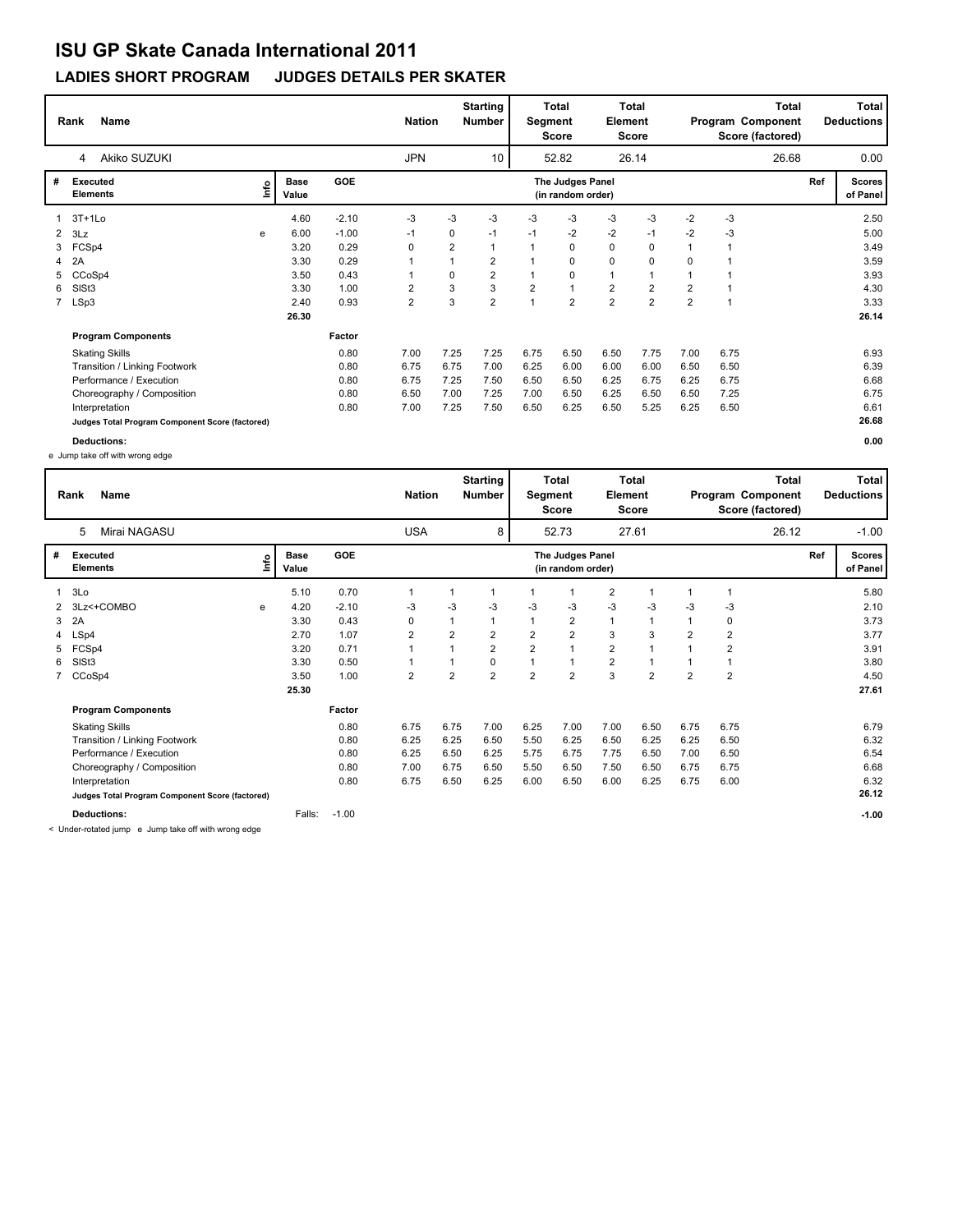### **LADIES SHORT PROGRAM JUDGES DETAILS PER SKATER**

|   | <b>Name</b><br>Rank                                |    |                      |            | <b>Nation</b> |      | <b>Starting</b><br><b>Number</b> | Segment        | Total<br><b>Score</b>                 | <b>Element</b>          | Total<br><b>Score</b> |                |                | Total<br>Program Component<br>Score (factored) |     | <b>Total</b><br><b>Deductions</b> |
|---|----------------------------------------------------|----|----------------------|------------|---------------|------|----------------------------------|----------------|---------------------------------------|-------------------------|-----------------------|----------------|----------------|------------------------------------------------|-----|-----------------------------------|
|   | Amelie LACOSTE<br>6                                |    |                      |            | CAN           |      | 5                                |                | 50.60                                 |                         | 26.71                 |                |                | 24.89                                          |     | $-1.00$                           |
| # | <b>Executed</b><br><b>Elements</b>                 | ١m | <b>Base</b><br>Value | <b>GOE</b> |               |      |                                  |                | The Judges Panel<br>(in random order) |                         |                       |                |                |                                                | Ref | <b>Scores</b><br>of Panel         |
|   | 2A                                                 |    | 3.30                 | 0.57       |               |      | 2                                |                | $\overline{2}$                        |                         | $\overline{1}$        |                |                |                                                |     | 3.87                              |
|   | 3Lo+2Lo                                            |    | 6.90                 | 0.90       |               |      | 2                                | 1              | 2                                     | $\mathbf{1}$            | $\mathbf 1$           | 2              |                |                                                |     | 7.80                              |
|   | 3Lz<<                                              | е  | 2.10                 | $-0.90$    | -3            | -3   | $-3$                             | $-3$           | -3                                    | $-3$                    | -3                    | -3             | -3             |                                                |     | 1.20                              |
| 4 | FSSp4                                              |    | 3.00                 | 0.79       | $-1$          |      | $\overline{2}$                   | $\overline{2}$ | $\mathbf{1}$                          | $\overline{2}$          | $\overline{2}$        | $\overline{2}$ | 1              |                                                |     | 3.79                              |
| 5 | CCoSp4                                             |    | 3.50                 | 0.64       |               |      | 2                                | 1              | $\mathbf 0$                           | $\overline{\mathbf{c}}$ | $\overline{1}$        |                | $\overline{2}$ |                                                |     | 4.14                              |
| 6 | SISt <sub>3</sub>                                  |    | 3.30                 | 0.64       | 1             | 0    | $\overline{2}$                   | $\mathbf{1}$   | $\mathbf{1}$                          | $\mathbf{1}$            | $\overline{1}$        | $\overline{2}$ | $\overline{2}$ |                                                |     | 3.94                              |
|   | 7 LSp2                                             |    | 1.90                 | 0.07       | 0             | 0    | $\mathbf 0$                      | 1              | $\mathbf 0$                           | $\mathbf 0$             | $\mathbf 0$           | $\Omega$       | $\overline{1}$ |                                                |     | 1.97                              |
|   |                                                    |    | 24.00                |            |               |      |                                  |                |                                       |                         |                       |                |                |                                                |     | 26.71                             |
|   | <b>Program Components</b>                          |    |                      | Factor     |               |      |                                  |                |                                       |                         |                       |                |                |                                                |     |                                   |
|   | <b>Skating Skills</b>                              |    |                      | 0.80       | 5.25          | 5.75 | 7.25                             | 6.25           | 7.00                                  | 6.50                    | 6.00                  | 6.25           | 6.50           |                                                |     | 6.32                              |
|   | Transition / Linking Footwork                      |    |                      | 0.80       | 5.00          | 5.50 | 6.75                             | 6.00           | 6.75                                  | 5.75                    | 5.75                  | 6.00           | 6.00           |                                                |     | 5.96                              |
|   | Performance / Execution                            |    |                      | 0.80       | 5.25          | 5.50 | 6.50                             | 6.00           | 6.50                                  | 6.00                    | 6.00                  | 6.50           | 6.25           |                                                |     | 6.11                              |
|   | Choreography / Composition                         |    |                      | 0.80       | 5.50          | 6.00 | 7.00                             | 6.50           | 7.00                                  | 6.25                    | 6.25                  | 6.75           | 7.00           |                                                |     | 6.54                              |
|   | Interpretation                                     |    |                      | 0.80       | 5.00          | 5.75 | 5.50                             | 6.00           | 6.75                                  | 6.25                    | 6.50                  | 6.50           | 6.75           |                                                |     | 6.18                              |
|   | Judges Total Program Component Score (factored)    |    |                      |            |               |      |                                  |                |                                       |                         |                       |                |                |                                                |     | 24.89                             |
|   | <b>Deductions:</b>                                 |    | Falls:               | $-1.00$    |               |      |                                  |                |                                       |                         |                       |                |                |                                                |     | $-1.00$                           |
|   | << Downgraded jump e Jump take off with wrong edge |    |                      |            |               |      |                                  |                |                                       |                         |                       |                |                |                                                |     |                                   |

|   | <b>Name</b><br>Rank                             |      |                      |            | <b>Nation</b>  |      | <b>Starting</b><br><b>Number</b> | Segment        | <b>Total</b><br>Score                 | Element | Total<br>Score |      |      | Total<br>Program Component<br>Score (factored) |     | Total<br><b>Deductions</b> |
|---|-------------------------------------------------|------|----------------------|------------|----------------|------|----------------------------------|----------------|---------------------------------------|---------|----------------|------|------|------------------------------------------------|-----|----------------------------|
|   | Alena LEONOVA<br>$\overline{7}$                 |      |                      |            | <b>RUS</b>     |      | 9                                |                | 49.75                                 |         | 23.86          |      |      | 25.89                                          |     | 0.00                       |
| # | <b>Executed</b><br><b>Elements</b>              | ١nf٥ | <b>Base</b><br>Value | <b>GOE</b> |                |      |                                  |                | The Judges Panel<br>(in random order) |         |                |      |      |                                                | Ref | <b>Scores</b><br>of Panel  |
|   | $3T+3T$                                         |      | 8.20                 | $-1.30$    | $-2$           | $-2$ | $-2$                             | $-1$           | $-2$                                  | $-2$    | $-1$           | $-2$ | $-2$ |                                                |     | 6.90                       |
| 2 | 3F                                              |      | 5.30                 | $-0.70$    | 0              | $-1$ | 0                                | -3             | $-2$                                  | $-1$    | $-1$           | $-2$ | 1    |                                                |     | 4.60                       |
| 3 | 1A                                              |      | 1.10                 | $-0.60$    | -3             | -3   | -3                               | -3             | -3                                    | -3      | -3             | -3   | $-3$ |                                                |     | 0.50                       |
| 4 | LSp3                                            |      | 2.40                 | 0.07       | $\overline{1}$ | 0    |                                  | 0              | $-1$                                  | 0       | 0              | 0    | 0    |                                                |     | 2.47                       |
| 5 | SISt <sub>3</sub>                               |      | 3.30                 | 0.57       |                |      |                                  | $\overline{2}$ | $\mathbf{1}$                          |         | $\overline{2}$ |      | 1    |                                                |     | 3.87                       |
| 6 | FSSp2                                           |      | 2.30                 | 0.43       |                | 0    |                                  |                |                                       |         | 1              |      | 0    |                                                |     | 2.73                       |
|   | 7 CCoSp2                                        |      | 2.50                 | 0.29       | 1              | 0    |                                  |                | 0                                     | 0       | 1              |      | $-1$ |                                                |     | 2.79                       |
|   |                                                 |      | 25.10                |            |                |      |                                  |                |                                       |         |                |      |      |                                                |     | 23.86                      |
|   | <b>Program Components</b>                       |      |                      | Factor     |                |      |                                  |                |                                       |         |                |      |      |                                                |     |                            |
|   | <b>Skating Skills</b>                           |      |                      | 0.80       | 6.50           | 6.00 | 6.50                             | 6.75           | 6.50                                  | 6.50    | 7.00           | 7.25 | 5.75 |                                                |     | 6.54                       |
|   | Transition / Linking Footwork                   |      |                      | 0.80       | 6.25           | 5.50 | 6.25                             | 5.25           | 6.00                                  | 6.25    | 6.75           | 6.25 | 5.50 |                                                |     | 6.00                       |
|   | Performance / Execution                         |      |                      | 0.80       | 6.25           | 6.25 | 6.25                             | 7.25           | 6.25                                  | 6.75    | 6.50           | 7.50 | 6.25 |                                                |     | 6.50                       |
|   | Choreography / Composition                      |      |                      | 0.80       | 6.50           | 6.75 | 6.75                             | 6.50           | 6.25                                  | 6.75    | 6.25           | 7.00 | 6.50 |                                                |     | 6.57                       |
|   | Interpretation                                  |      |                      | 0.80       | 6.00           | 6.50 | 6.50                             | 6.75           | 6.75                                  | 7.00    | 7.00           | 7.00 | 6.75 |                                                |     | 6.75                       |
|   | Judges Total Program Component Score (factored) |      |                      |            |                |      |                                  |                |                                       |         |                |      |      |                                                |     | 25.89                      |

| 0.00 |
|------|
|      |

|   | <b>Name</b><br>Rank                             |                      |            | <b>Nation</b>  |                         | <b>Starting</b><br><b>Number</b> | Segment        | <b>Total</b><br>Score                 | Element      | <b>Total</b><br>Score |                |      | <b>Total</b><br>Program Component<br>Score (factored) |     | <b>Total</b><br><b>Deductions</b> |
|---|-------------------------------------------------|----------------------|------------|----------------|-------------------------|----------------------------------|----------------|---------------------------------------|--------------|-----------------------|----------------|------|-------------------------------------------------------|-----|-----------------------------------|
|   | Cynthia PHANEUF<br>8                            |                      |            | CAN            |                         | 6                                |                | 48.70                                 |              | 23.36                 |                |      | 25.34                                                 |     | 0.00                              |
| # | Executed<br>lnfo<br><b>Elements</b>             | <b>Base</b><br>Value | <b>GOE</b> |                |                         |                                  |                | The Judges Panel<br>(in random order) |              |                       |                |      |                                                       | Ref | Scores  <br>of Panel              |
|   | 2A                                              | 3.30                 | 0.64       |                |                         | $\overline{2}$                   |                |                                       |              | $\overline{2}$        | $\overline{2}$ |      |                                                       |     | 3.94                              |
|   | $2$ 1 Lz                                        | 0.60                 | $-0.30$    | -3             | -3                      | -3                               | -3             | -3                                    | $-3$         | -3                    | -3             | -3   |                                                       |     | 0.30                              |
| 3 | $3T+2T$                                         | 5.40                 | 0.90       | 0              | $\overline{\mathbf{c}}$ | $\overline{2}$                   | $\overline{1}$ |                                       | 1            |                       | $\overline{2}$ |      |                                                       |     | 6.30                              |
|   | 4 LSp2                                          | 1.90                 | 0.10       | 0              | 0                       | $-1$                             | 1              | 0                                     | $-1$         |                       |                | 0    |                                                       |     | 2.00                              |
| 5 | FSSp3                                           | 2.60                 | 0.21       |                | 0                       | $\Omega$                         |                | 0                                     | $-1$         | -1                    | 0              |      |                                                       |     | 2.81                              |
| 6 | SISt <sub>3</sub>                               | 3.30                 | 0.64       |                |                         |                                  |                | $\overline{2}$                        | $\mathbf{1}$ | 3                     | $\overline{2}$ |      |                                                       |     | 3.94                              |
|   | 7 CCoSp4                                        | 3.50                 | 0.57       | $\overline{2}$ |                         | $\overline{A}$                   | $\overline{ }$ | $\overline{2}$                        | 1            | 1                     |                |      |                                                       |     | 4.07                              |
|   |                                                 | 20.60                |            |                |                         |                                  |                |                                       |              |                       |                |      |                                                       |     | 23.36                             |
|   | <b>Program Components</b>                       |                      | Factor     |                |                         |                                  |                |                                       |              |                       |                |      |                                                       |     |                                   |
|   | <b>Skating Skills</b>                           |                      | 0.80       | 6.50           | 6.50                    | 7.50                             | 6.25           | 6.75                                  | 5.75         | 6.50                  | 6.00           | 6.50 |                                                       |     | 6.43                              |
|   | Transition / Linking Footwork                   |                      | 0.80       | 6.25           | 6.00                    | 7.25                             | 5.75           | 6.25                                  | 5.50         | 6.00                  | 5.50           | 6.25 |                                                       |     | 6.00                              |
|   | Performance / Execution                         |                      | 0.80       | 6.25           | 7.00                    | 6.50                             | 6.00           | 6.25                                  | 6.25         | 6.00                  | 6.25           | 6.00 |                                                       |     | 6.21                              |
|   | Choreography / Composition                      |                      | 0.80       | 7.00           | 6.75                    | 7.25                             | 6.25           | 6.50                                  | 6.00         | 6.25                  | 6.50           | 6.50 |                                                       |     | 6.54                              |
|   | Interpretation                                  |                      | 0.80       | 6.75           | 5.50                    | 6.50                             | 6.50           | 6.75                                  | 6.50         | 6.50                  | 6.50           | 6.25 |                                                       |     | 6.50                              |
|   | Judges Total Program Component Score (factored) |                      |            |                |                         |                                  |                |                                       |              |                       |                |      |                                                       |     | 25.34                             |

**Deductions: 0.00**